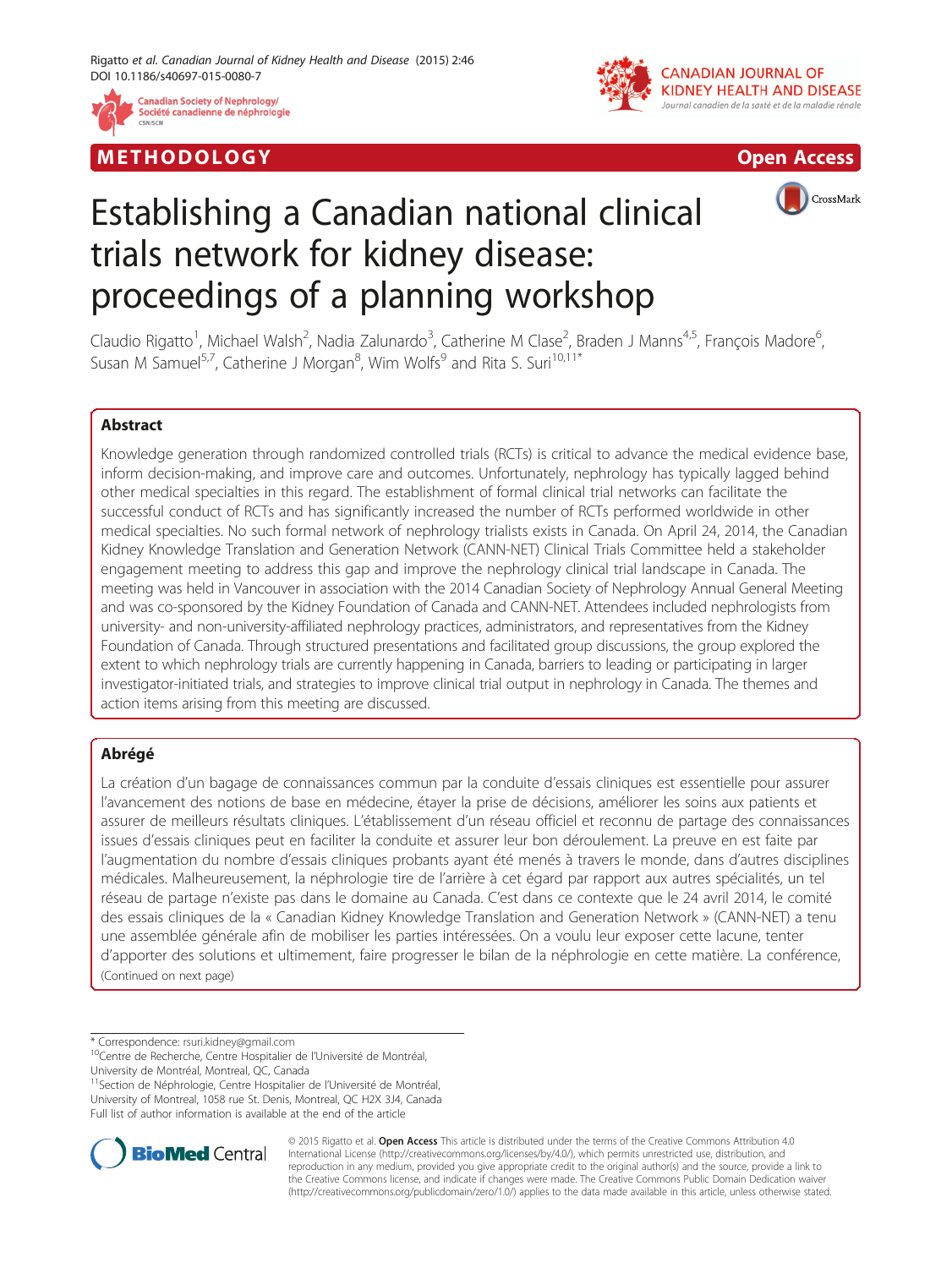### (Continued from previous page)

en collaboration avec l'assemblée générale annuelle de la Société canadienne de néphrologie, s'est tenue à Vancouver et était subventionnée conjointement par la Fondation canadienne du Rein et le CANN-NET. Parmi les participants, on comptait des néphrologues pratiquants associés ou non à un établissement universitaire ainsi que des administrateurs et des représentants de la Fondation canadienne du Rein. À l'aide de présentations structurées et de discussions de groupe, les participants ont pu observer l'état actuel des essais cliniques au pays, identifier les barrières entravant la participation à plus grande échelle à des essais entrepris sous l'initiative d'un chercheur, et discuter de stratégies pour améliorer les résultats d'essais cliniques en néphrologie au Canada. Le présent article fait état des thèmes abordés lors de cette assemblée et des mesures à prendre pour atteindre les objectifs fixés.

# **Overview**

# Context

Knowledge generation through randomized controlled trials (RCTs) is critical to advance the medical evidence base, inform decision-making, and improve care and outcomes. The Canadian Kidney Knowledge Translation and Generation Network (CANN-NET) was established in 2010 as a partnership organization that links Canadian kidney disease guideline producers, knowledge translation specialists, and knowledge users to improve knowledge dissemination and care of patients with kidney disease. CANN-NET brings together a national group of experienced researchers to address knowledge gaps in the treatment and management of kidney disease in Canada. On April 24, 2014, the CANN-NET Clinical Trials Committee held a stakeholder engagement meeting aimed at establishing a formal Canadian Nephrology Trials Network in order to improve the relevance, number, and quality of nephrology clinical trials in Canada. The meeting was held in Vancouver in association with the 2014 Canadian Society of Nephrology Annual General Meeting and was cosponsored by the Kidney Foundation of Canada and CANN-NET. Attendees included nephrologists from university- and non-university-affiliated nephrology practices, administrators, and representatives from the Kidney Foundation [\[1\]](#page-8-0). Through structured presentations and facilitated group discussions, the group explored the extent to which nephrology trials are currently happening in Canada, barriers to leading or participating in larger investigator-initiated trials, and strategies to improve clinical trial output in nephrology in Canada.

# Suggested goals for a Canadian clinical trial network for kidney disease

While it was recognized that many Canadian renal investigators are doing excellent work and running clinical trials through informal networks, there was enormous enthusiasm for, and endorsement of, creating a more formal Canadian nephrology clinical trial network. Suggested goals of this network were as follows:

- a. To promote a culture of collaboration rather than competition within the Canadian nephrology community
- b. To promote ongoing discussion of clinical trial ideas in order to develop new studies
- c. To identify and address barriers to recruitment for ongoing studies
- d. To hold regular face-to-face meetings in order to accomplish the first three goals.
- e. To develop a web-based system to connect investigators with interested centers across Canada
- f. To develop a central infrastructure of methodologists and coordinators to assist motivated investigators in the development and conduct of multicenter clinical trials
- g. To promote, prioritize, and facilitate funding of nephrology RCTs through review and endorsement of protocols and create national and local advocacy for funding high-priority studies

# Barriers and solutions

Barriers to the conduct of RCTs and potential solutions were explored (Table [1](#page-2-0)). Key barriers identified were as follows:

- 1) Lack of engagement and core expertise at community sites. Active engagement, training, and support of local champions of clinical studies, particularly in centers that are not affiliated with a university, was stressed as a key part of the solution, as was the provision of centralized research coordination services to assist smaller centers with conducting a clinical trial (detailed in Table [1\)](#page-2-0).
- 2) Lack of patient engagement at all levels of trial development and conduct. A multifaceted patient engagement strategy aimed at promoting a culture of participation among patients was proposed and is summarized in Table [1.](#page-2-0)
- 3) Competition for recruitment and overlap between trials. Strategies to increase the pool of participating centers and to better match trials with participating centers were discussed.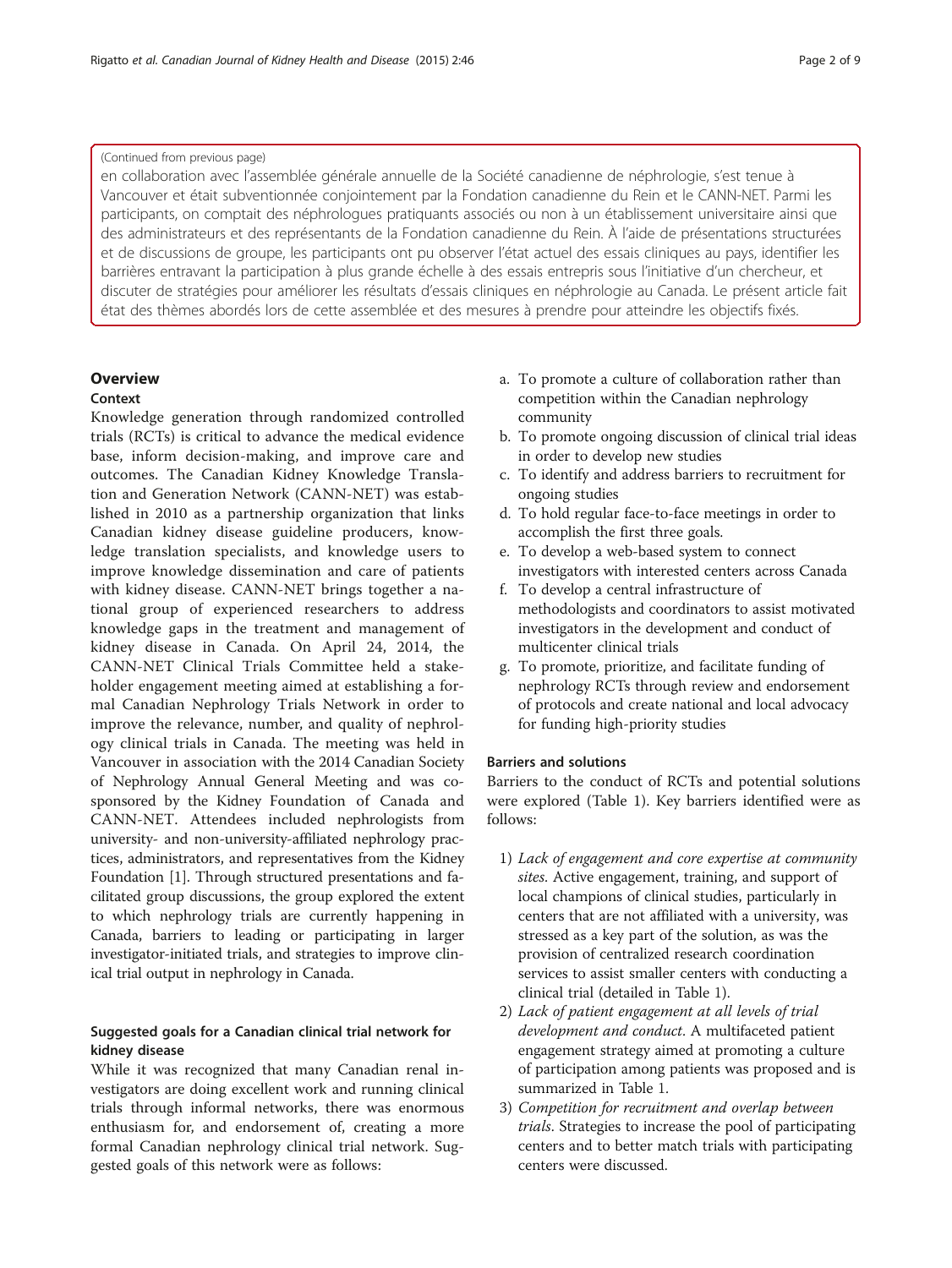<span id="page-2-0"></span>Table 1 Barriers and potential solutions to conducting nephrology trials in Canada

| Specific barrier                                                                                                                                                                                                                                                  | Potential solutions                                                                                                                                                                                                                                                                                                                                                                                                                                                                                                                                                                                                                                     |
|-------------------------------------------------------------------------------------------------------------------------------------------------------------------------------------------------------------------------------------------------------------------|---------------------------------------------------------------------------------------------------------------------------------------------------------------------------------------------------------------------------------------------------------------------------------------------------------------------------------------------------------------------------------------------------------------------------------------------------------------------------------------------------------------------------------------------------------------------------------------------------------------------------------------------------------|
| Lack of engagement at community sites                                                                                                                                                                                                                             |                                                                                                                                                                                                                                                                                                                                                                                                                                                                                                                                                                                                                                                         |
| • MD engagement<br>· Site Pls may have no vested interest<br>· Multiple physicians in a shared care clinic<br>model: may not have buy-in from all treating MDs                                                                                                    | $\Rightarrow$ Involve community centers and site PIs earlier in the process<br>(i.e., during protocol development) to get "buy-in"; learn local practices and pitfalls early<br>$\Rightarrow$ Identify local champions (mentioned repeatedly)—MDs, nurses, allied health, and patients                                                                                                                                                                                                                                                                                                                                                                  |
| • Nursing engagement<br>• Treating nurses not engaged                                                                                                                                                                                                             | $\Rightarrow$ Involve local nurses and allied health in steering committee to get buy-in<br>⇒ CANN-NET Clinical Trials Committee could assist in developing the skill set of local<br>champions                                                                                                                                                                                                                                                                                                                                                                                                                                                         |
| ◆ Patient engagement                                                                                                                                                                                                                                              | $\Rightarrow$ Advertise studies to patients better<br>$\Rightarrow$ See below                                                                                                                                                                                                                                                                                                                                                                                                                                                                                                                                                                           |
| Inability to sustain momentum: physicians are busy<br>and the ongoing commitment, time, and effort<br>required to continue participation is often too high                                                                                                        | $\Rightarrow$ Simplify protocols so that minimal time is required (autopilot study)<br>$\Rightarrow$ Increase role of central/site coordinators to automate management                                                                                                                                                                                                                                                                                                                                                                                                                                                                                  |
| Lack of communication between PI and local centers                                                                                                                                                                                                                | $\Rightarrow$ Increase PI presence at the community sites and provide feedback on recruitment<br>success and deliverables-periodic newsletters, recruitment progress tables, personal<br>phone calls, site visits<br>$\Rightarrow$ It was emphasized that this should not just be emails                                                                                                                                                                                                                                                                                                                                                                |
| • Lack of trained research nurses or coordinators<br>• Not enough work to maintain a full-time research<br>coordinator<br>• Some nurses willing to do part-time RCT work but<br>do not have proper training<br>• Lack of financial support<br>for research nurses | $\Rightarrow$ Provide CANN-NET central coordinator who could<br>• Provide training/support for part-time personnel<br>• Assist with ethics<br>⇒ Simplify protocols to reduce workload—decrease follow-up visits, data collection, etc.<br>Soordinator from academic site could recruit patients at community<br>centers if distances are not too far-grants should thus budget for travel; facilitate<br>through CANN-NET<br>$\Rightarrow$ Provide more funding (via grant) to allow research nurse salaries to be in line with<br>clinical salaries<br>⇒ Hire people on a lower pay-scale for tasks not requiring advanced skill set, e.g., data entry |
| Lack of engagement of patients (at all sites)                                                                                                                                                                                                                     |                                                                                                                                                                                                                                                                                                                                                                                                                                                                                                                                                                                                                                                         |
| ◆ Patients feel trials are a burden; they may feel it is a<br>disruption to their care                                                                                                                                                                            | $\Rightarrow$ Present trials as an option for patients to improve their care (similar to the way oncology<br>trials are presented) rather than giving perception that patients are doing investigators<br>a favor<br>$\Rightarrow$ Engage patients directly through advertising<br>⇒ Engage patients during protocol development stage<br>⇒ Conduct focus groups to determine what the barriers are to patient participation;<br>facilitate through CANN-NET<br>Set local buy-in from nurses and allied health                                                                                                                                          |
| ◆ Patients are "trialed out"—same populations for<br>different trials means same patients are being<br>asked again and again                                                                                                                                      | $\Rightarrow$ See below                                                                                                                                                                                                                                                                                                                                                                                                                                                                                                                                                                                                                                 |
| ◆ Cognitive and language barriers                                                                                                                                                                                                                                 | $\Rightarrow$ Understand the impact of these at the local level<br>⇒ Simplify and translate consent forms<br>⇒ Central training of coordinators to improve comprehension of trial participation                                                                                                                                                                                                                                                                                                                                                                                                                                                         |
| Competition and overlap                                                                                                                                                                                                                                           |                                                                                                                                                                                                                                                                                                                                                                                                                                                                                                                                                                                                                                                         |
| • Too many trials in overlapping populations;<br>competition with other trials                                                                                                                                                                                    | $\Rightarrow$ Local sites could state interests and concentrate participation on a few trials at a<br>given time<br>⇒ CANN-NET Clinical Trials Committee could assist in matching the right project with<br>the right site (patient population) through web-based registry<br>$\Rightarrow$ Engage more community sites that are not participating in any trials as yet through<br>CANN-NET                                                                                                                                                                                                                                                             |
| Onerous Research Ethics Board requirements                                                                                                                                                                                                                        |                                                                                                                                                                                                                                                                                                                                                                                                                                                                                                                                                                                                                                                         |
| ◆ Separate REB for each site is time and effort<br>consuming                                                                                                                                                                                                      | $\Rightarrow$ CANN-NET should<br>• Advocate for a national REB standard<br>• Advocate for an expedited site review process for protocols approved at a central site                                                                                                                                                                                                                                                                                                                                                                                                                                                                                     |
| Language and cultural barriers                                                                                                                                                                                                                                    |                                                                                                                                                                                                                                                                                                                                                                                                                                                                                                                                                                                                                                                         |
| ◆ French sites often left out of trials for this reason<br>and this is a lost opportunity<br>• Limited communication between investigators<br>in and outside Quebec                                                                                               | $\Rightarrow$ This barrier is often artificial (perceived rather than real) as trial-related materials are often<br>in multiple languages including French; improved communication with centers would<br>assist with this problem<br>$\Rightarrow$ Trial budgets should include money for translation of materials; this cost is justified by<br>the importance of including Canadians from diverse backgrounds and the increased<br>potential for recruitment                                                                                                                                                                                          |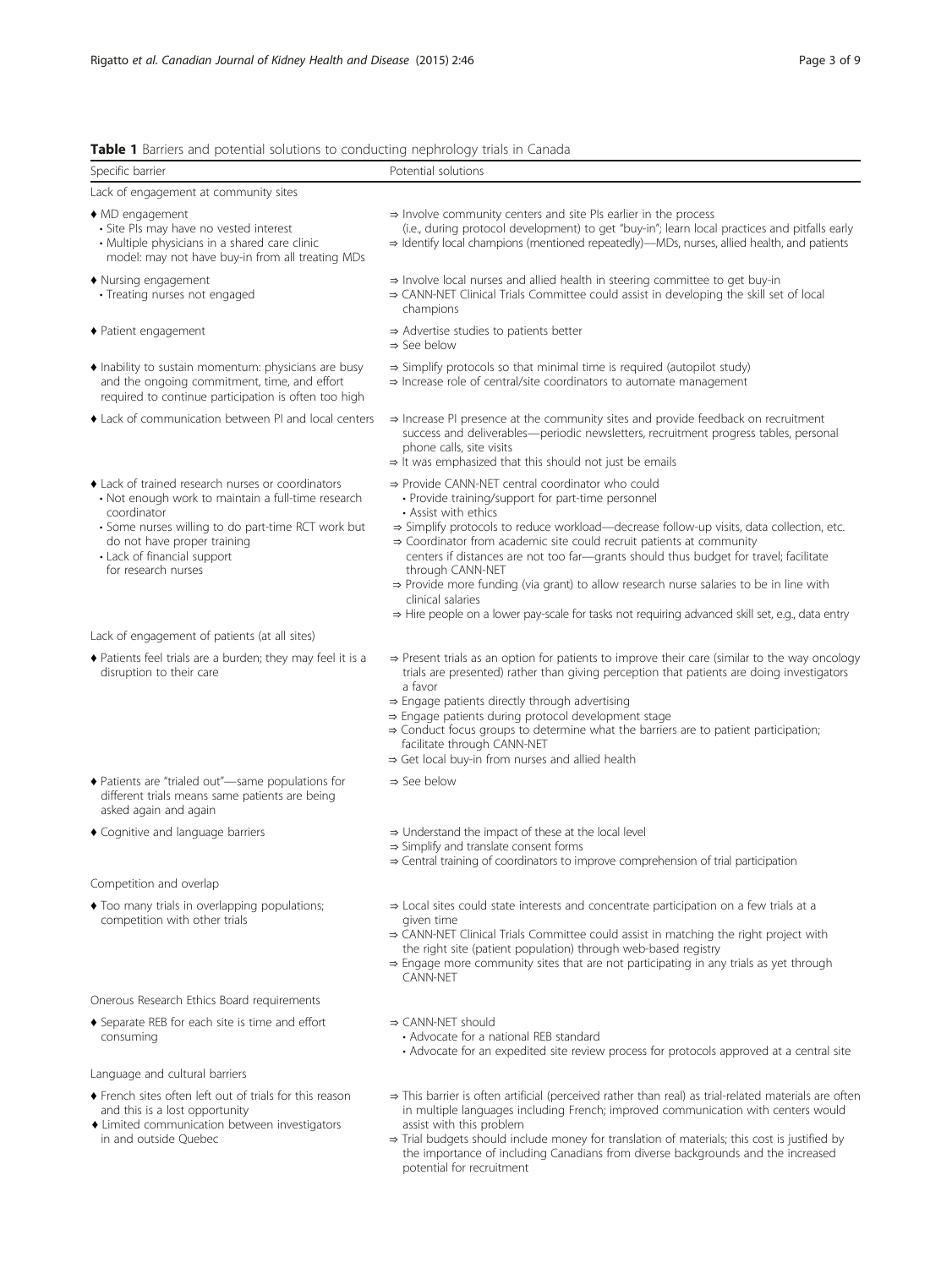| <b>Table 1</b> Barriers and potential solutions to conducting nephrology trials in Canada <i>(Continued)</i> |  |
|--------------------------------------------------------------------------------------------------------------|--|
|--------------------------------------------------------------------------------------------------------------|--|

|                                                             | $\Rightarrow$ CANN-NET could assist with translation<br>⇒ Increase communication, networking, and collaboration between Quebec and other<br>provinces via CANN-NET                                                                                                                                                                                                                                                                                                                           |
|-------------------------------------------------------------|----------------------------------------------------------------------------------------------------------------------------------------------------------------------------------------------------------------------------------------------------------------------------------------------------------------------------------------------------------------------------------------------------------------------------------------------------------------------------------------------|
| Lack of funding for and prioritization of nephrology trials |                                                                                                                                                                                                                                                                                                                                                                                                                                                                                              |
|                                                             | $\Rightarrow$ Need to increase exposure of importance of renal disease to provincial agencies;<br>e.g., could CANN-NET convince provincial renal agencies to match CIHR/KFoC funding<br>for certain successful grants addressing network priorities?<br>$\Rightarrow$ National agencies and this CANN-NET network could align efforts to improve branding<br>(advertising, advocates) in order to increase exposure of nephrology disease and<br>nephrology research and secure more funding |

PI principal investigator, MD medical doctors, RC research coordinator

- 4) Onerous Research Ethics Board requirements. It was suggested that CANN-NET advocate for a national harmonized REB standard and expedited local site review for protocols already approved at other sites.
- 5) Language and cultural barriers. This issue is intrinsic to a multicultural and multilingual society, and various solutions were proposed and summarized in Table [1](#page-2-0).
- 6) Lack of funding for, and prioritization of, nephrology trials. The importance of advocacy to increase funding and in-kind support for RCTs in nephrology at local and national levels was stressed as a key component of the solution.

#### Specific action items

Based on the themes elicited at the meeting, the following specific action items were endorsed by the CANN-NET Clinical Trials Committee:

- 1. The committee will proceed with the formation of a Canadian clinical trial network, planning twiceyearly meetings of network participants to be held initially in conjunction with national or international society meetings.
- 2. The committee will engage with the Kidney Foundation of Canada and other agencies as needed to develop online networking tools as described.
- 3. The committee will engage with the Kidney Foundation of Canada to launch a new funding competition for meeting and planning grants with the intent of providing financial support for meetings that will enable the conduct of prospective research (i.e., randomized controlled trials or prospective cohort studies).
- 4. The committee will further consider ways in which a core RCT infrastructure might be funded and maintained.
- 5. The committee will advocate for a more patientcentered approach to nephrology research by supporting studies that include patient- and/or caregiver-identified priorities.

# Logistics

## Planning and funding

A meeting subcommittee (RSS, MW, CR, BJM, WW) planned the meeting, set the agenda, and facilitated the discussion. The meeting was scheduled to coincide with the 2014 Canadian Society of Nephrology (CSN) annual meeting, on April 24, 2014. Funding was provided by the Kidney Foundation of Canada,

#### Invitees

It was recognized that the inclusion of patients and centers representative of diverse Canadian practice contexts would be critically important to any future network, and that community and academic health care practitioners alike benefit from improving the nephrology evidence base. We thus invited representatives from centers with and without university affiliations. The meeting co-chairs wrote to the heads of all 15 Canadian university-affiliated nephrology divisions, and to 33 non-university-affiliated service chiefs, explaining the nature, purpose, and time of the meeting. Each Division Chief was asked to then nominate two individuals to attend the meeting. We then directly invited these individuals, asking them to submit one abstract of a current or proposed RCT they were leading. In total, 80 invitations were sent, 52 indicated interest in attending, and 42 people attended the meeting. The agenda and the submitted abstracts are available at [http://www.cann-net.ca/images/CSN\\_2014.pdf](http://www.cann-net.ca/images/CSN_2014.pdf).

## Meeting questions

The specific questions posed of meeting attendees were as follows:

- 1. Should the current CANN-NET clinical trial review and endorsement process continue, and are the ways to increase the value of this review process to investigators?
- 2. Should we develop a national network and clinical trial infrastructure, and if so, what should be the goals?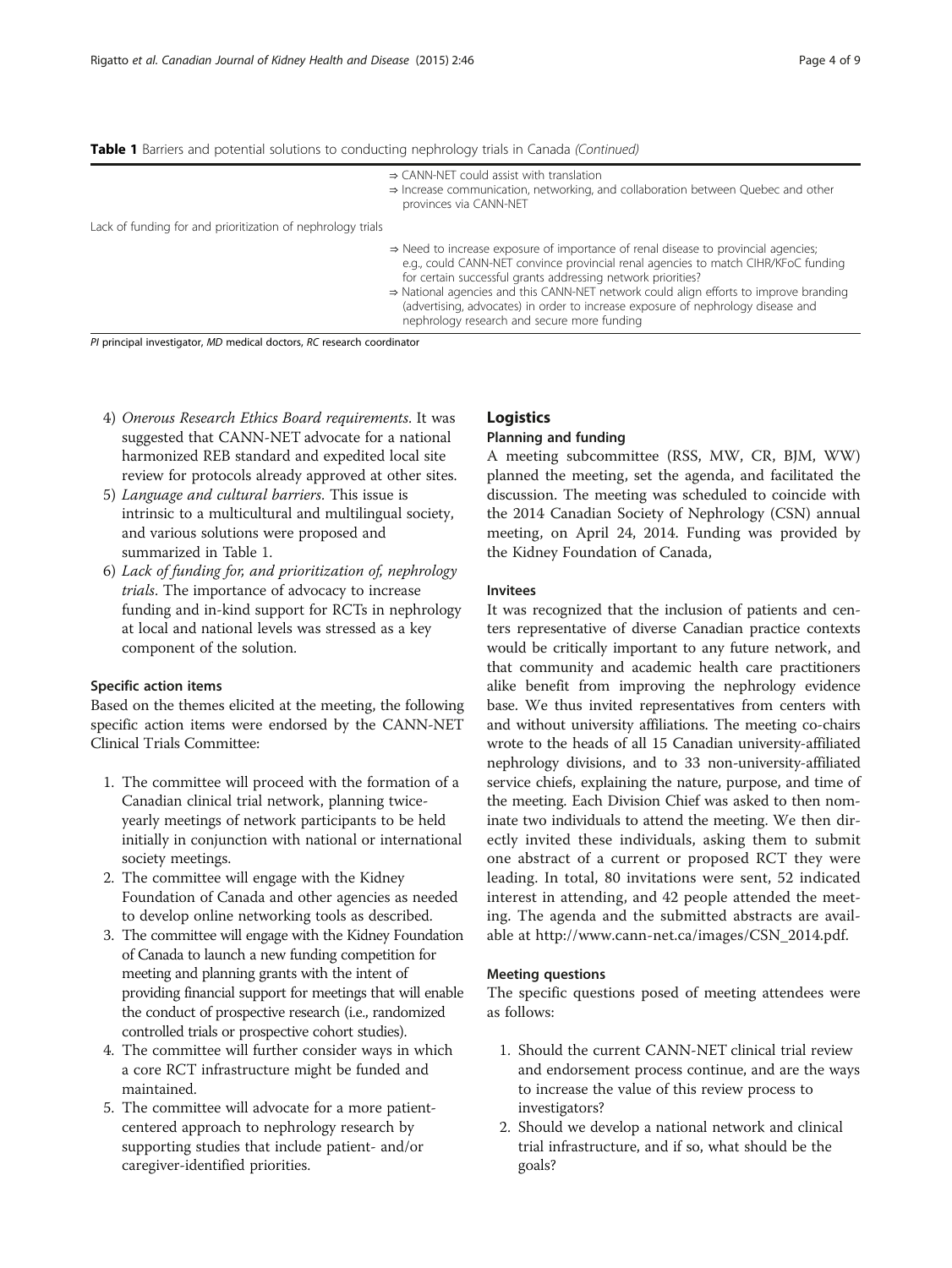3. Should the committee help define a national research clinical trial agenda, and if so, how can this be facilitated?

### Proceedings

RSS opened the meeting and introduced her co-facilitators MW and CR and the other members of the CANN-NET Clinical Trials Committee. All participants then introduced themselves with a brief statement about their motivation for attending. The common themes expressed were a strong enthusiasm for the meeting, a desire to facilitate research at their respective centers, and a desire to improve collaboration across Canadian centers through creation of a formalized trial network.

# a) Current state of CKD, AKI, and dialysis trials in Canada CANN-NET Clinical Trials Committee

The purpose and function of this committee in its current form was summarized by RSS. The CANN-NET Clinical Trials Committee was established in 2010 to review and provide feedback to investigators on their proposed trials. This process of early peer-review from multiple centers is intended to evaluate the significance of the proposed research question(s), improve the methodological quality of the protocol, evaluate and enhance feasibility of recruitment, and ultimately increase funding success of protocols submitted to provincial and national funding agencies. The Committee welcomes trial protocol submissions at any stage of development, and at any time, and it was noted that the review process can be iterative. For investigators seeking a formal letter of support or endorsement to accompany a grant funding application, deadline for receipt of protocols by the committee is 6 weeks before the agency deadline. Each protocol is reviewed independently by two committee members; this is followed by a committee discussion, and constructive written feedback is provided to investigators. If requested, and if in the judgment of the committee the proposed trial is feasible, methodologically sound, and addresses an important clinical question in nephrology (ideally one of the recognized Canadian investigator or patient research priorities [\[2\]](#page-8-0)), a letter of support or endorsement is provided.

Since 2010, 17 trial protocols have been reviewed, of which 6 have received endorsement from the committee, and 4 have been funded and are in progress [[3](#page-8-0)].The meeting provided an opportunity to reflect on these past activities and to discuss future directions for the committee.

## Ongoing and planned trials in Canada

Several attendees submitted abstracts of current or proposed clinical trials. Abstracts describing the projects were included in the meeting materials and are posted on the website [[4\]](#page-8-0). These were briefly summarized for the group by each investigator. It was clear that a broad range of clinical trials were ongoing despite lack of a formalized national network. Questions spanned optimal drug therapies, dialysis interventions, and models of delivery of care. Methodologies included parallel and cluster RCTs. Target populations included people with chronic kidney disease, people on dialysis, people with acute kidney injury, and children with kidney diseases. The projects frequently involved collaboration with centers in Canada and internationally. Most trials evinced a "make it happen" philosophy, with resources and funding cobbled together from many sources including startup funds for new investigators, university awards and grants, as well as tri-council funding.

#### b) Patient priorities survey: methods and results

Dr. Manns presented insights from a recent research priority-setting exercise which sought to identify the most important unanswered questions about the management of kidney failure from the perspective of adult patients on or nearing dialysis, their caregivers, and the health care professionals who care for them. With increasing emphasis among health care providers and funders on patient-centered care, this work was an acknowledgement that patients and their caregivers should be included when establishing priorities for research. This thinking is in line with the Canadian Institutes of Health Research (CIHR) Canadian SPOR initiative—"Strategy for Patient-Oriented Research."

During this process, a national survey of 317 patients, caregivers, and health care providers was conducted to identify unanswered research questions, followed by a facilitated workshop including 34 patients, caregivers, and a multidisciplinary group of health care providers. At this workshop, the top ten research uncertainties were identified which included questions about enhanced communication among patients and providers, dialysis modality options, itching, access to kidney transplantation, heart health, dietary restrictions, depression, and vascular access. A full list is available at [http://www.cann-net.ca/committees/research-priorities](http://www.cann-net.ca/committees/research-priorities-survey#results)[survey#results](http://www.cann-net.ca/committees/research-priorities-survey#results), and more details are available in a recent publication [\[2](#page-8-0)].

The group reflected on the contrast between patient and investigator priorities. Although a formal comparison has not yet been performed, the uncertainties of patients appear to focus more on improving symptoms, and optimizing communication, while investigator priorities appeared to focus more on determining how to extend life.

## c) Lessons learned from other successful trial networks Canadian Kidney Transplant Network

Dr. John Gill, president of the Canadian Society of Nephrology, emphasized what he perceived were the key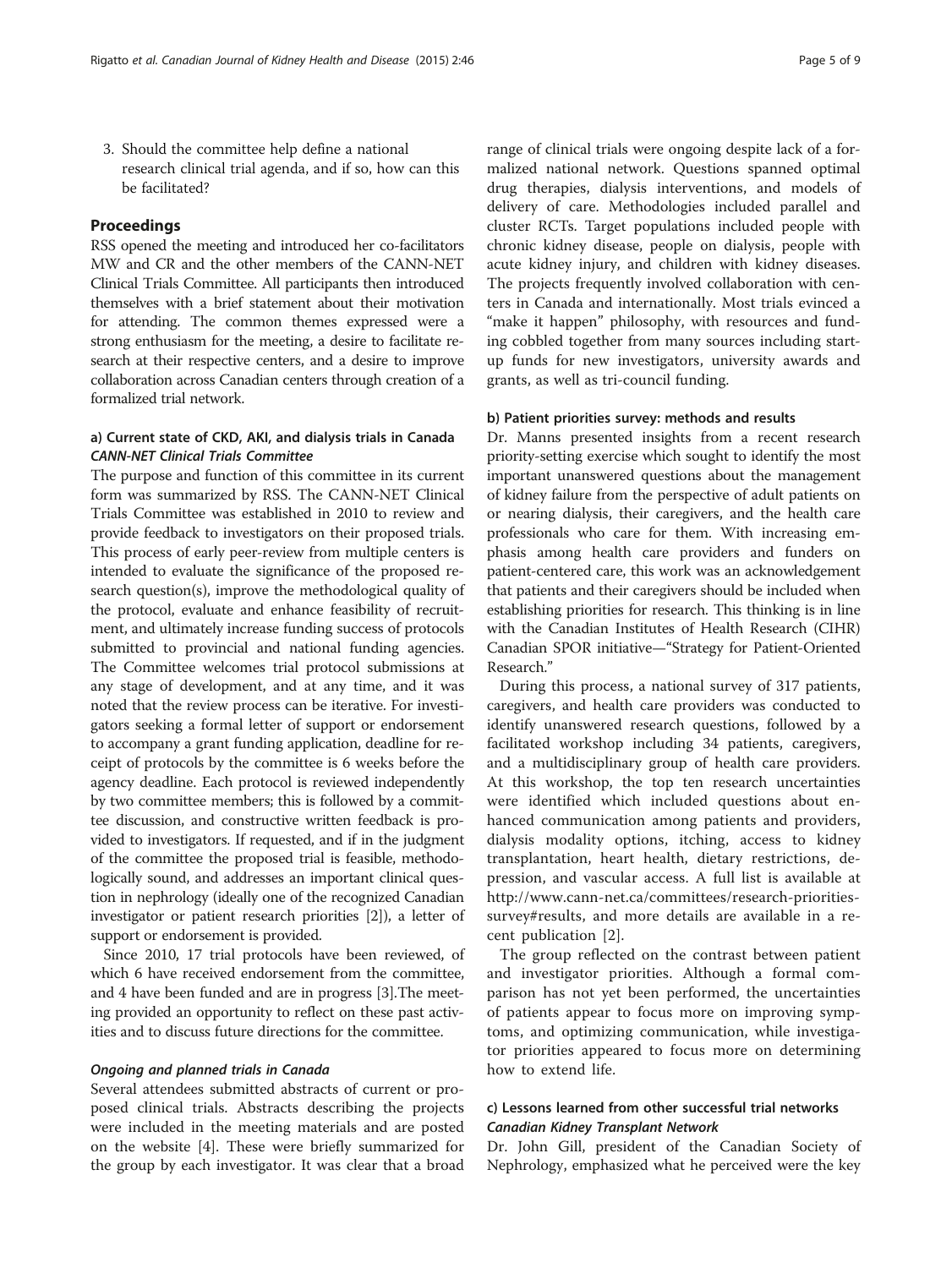steps in successful development of the Canadian Kidney Transplant Network. He emphasized that they identified key leaders (e.g., division chairs) to advocate for development and prioritization of trial infrastructure at participating sites. Initially, a few key centers were chosen to form the nucleus of the network. Specifically, those centers that had dedicated investigators with proven track records, existing infrastructure in the form of funding and experienced coordinators, and a culture of trial participation among the patients formed the foundation of the network, upon which other centers were added. As the network grew, a formal centrally coordinating site to run multicenter trials was developed. This model has proven extremely successful for them.

#### Australasian Kidney Trials Network

Dr. Meg Jardine described several strategic and tactical lessons learned in the creation and growth of the Australasian Kidney Trials Network (AKTN) [\[5](#page-8-0)]. She stressed the importance of trial design, starting with the selection of a research question that resonates strongly with the clinical community. Independent expert advice outside the network and direct stakeholder engagement are sought to set priorities. Simple pragmatic questions and designs are preferred. For example, they specifically avoid long and complex patient selection criteria, requirement for multiple biological samples, and timeconsuming measurements—such barriers inhibit trial recruitment, escalate costs, and diminish success and thus are avoided as much as possible. To facilitate recruitment, they collaborate and engage with centers early in the protocol development process, rather than at the end, and they ensure coordination of studies to avoid competition for recruitment in the same patient population. Allowing sufficient time for ethics and institutional review processes at separate sites is a priority. She concluded by emphasizing the human element in networks, the supreme importance of engaging respected opinion leaders, of developing trust based on collaboration and mutual support, and of continually looking outward to recruit, renew, and grow.

# European Vasculitis Study Group and Canadian Critical Care Trials Group

MW described the structure and practices of the European Vasculitis Study Group (EUVAS) [[6](#page-8-0)] and the Canadian Critical Care Trials Group (CCCTG) [\[7](#page-8-0)]. EUVAS is a template for a group of geographically dispersed individuals from a variety of medical backgrounds that meet regularly and undertake multicenter trials without any specific funding as a group. There is an informal structure that includes an executive comprised of about five members, but the group is in most respects egalitarian and inclusive and imposes no membership fees or specific member

obligations. Meetings tend to occur alongside major specialty meetings, and members self-fund attendance. The meetings are used to update interested members on the progress of current observational and interventional studies as well as to discuss potential new studies, with an implicit goal of directing the overall field of vasculitis research and avoiding competition between studies. The Canadian Critical Care Trials Group is similar in that it holds regular meetings to which members also self-fund attendance. It differs in that there is an annual membership fee to cover administrative costs and the meetings take place as stand-alone events rather than in conjunction with society meetings. The meetings are a formal venue to discuss proposed projects in detail with feedback from the CCCTG membership. The meetings are also open to non-physician researchers and research staff.

#### Pediatric networks in Canada

Dr. Catherine Morgan described a number of successful pediatric networks in Canada, including the Pediatric Group within the CCCTG and the Pediatric Emergency Research Canada (PERC) [\[8](#page-8-0)] network. Both are networks with great success in facilitating high quality pediatric trials. She highlighted that these networks were developed to address the dearth of evidence in pediatric medicine. In a review of randomized trials with interventions of relevance to both adults and children, the effect of the interventions is not studied in children in more than half. She identified that the common threads within successful pediatric networks have been a pre-existing collaborative environment, mentorship and reinforcement from experienced trialists, promotion of a positive culture of research, and provision of access to individuals with trial expertise. She emphasized the value of regular meetings and face-to-face interactions in fostering mentorship and building strategic alliances. Pediatric trials within CCCTG evolved under the mentorship of a strong adult-led group although the network is now very much an integration of pediatric and adult research process. The discussion highlighted that within Canada, there are several barriers to nephrology RCTs in children that could be overcome through the development of a Pediatric Group within an Adult Network, similar to the CCCTG group. Lastly, she discussed StaR Child Health, a research network focused on the agenda of increasing the quality and quantity of pediatric trials. The network is an international group of researchers, methodologists, practitioners, regulators, and journal editors who have created standards (practical and evidence based) in the methodology of pediatric trials. The critical framework provided by this group could be utilized by a pediatric nephrology trial network within Canada.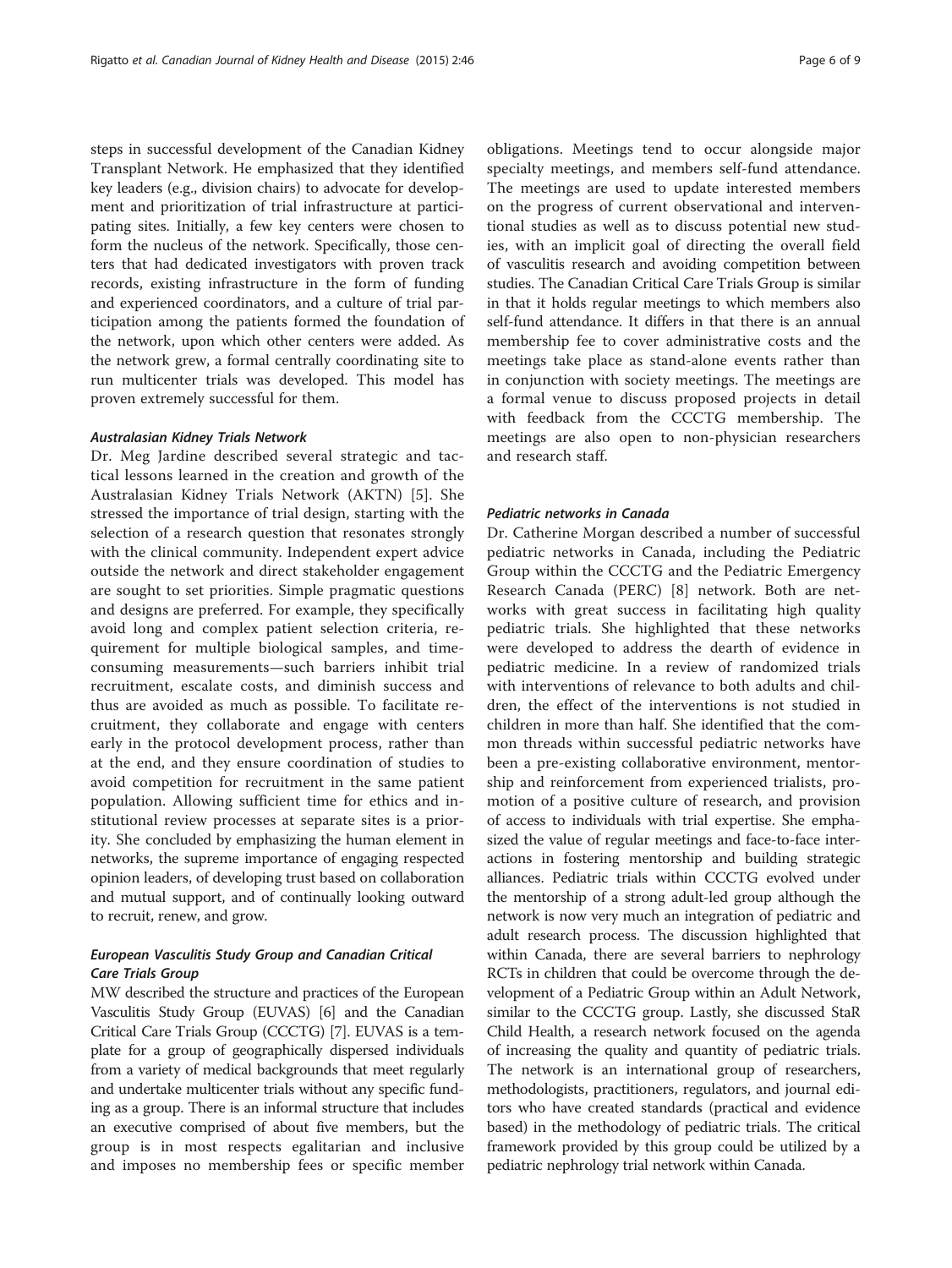# d) Small group sessions

After the formal large group presentations, we held a series of small group sessions with the goals of defining the roles and goals of a potential network, defining the role of patient priorities, and determining the most important barriers to conducting nephrology trials in Canada as well as potential solutions.

# Roles and goals of the network and the role of patient priorities

The group was asked to reflect on the themes presented by the previous speakers and address the following three questions:

- What concrete deliverables do you think the clinical trial committee should work towards providing for you?
- What should the specific goals of this network be?
- Should future Canadian nephrology trials focus on patient-identified priorities, and if so, how can we facilitate this?

# Thematic summary

The discussion was broad and wide ranging, but several recurring themes arose and are summarized below:

- 1. The CANN-NET clinical trial review process was overwhelmingly thought to be of benefit by the majority. The group felt that this activity should be continued.
- 2. A formal clinical trial network should be developed. Several potential activities and priorities for this network were discussed. The following goals were felt to be important for the incipient network:
	- a. To promote a culture of collaboration rather than competition within the Canadian nephrology community.
	- b. To promote ongoing discussion of clinical trial ideas in order to develop new studies.
	- c. To identify and address barriers to recruitment for ongoing studies.
	- d. To hold regular face-to-face meetings of investigators in order to achieve the above three goals. It was felt that regular face-to-face meetings are of critical importance to fostering mentorship and a culture of collaboration (as opposed to competition), and in building and disseminating a culture of research across Canada, and as such was a critical step towards achieving goals a to c. Such meetings would be used for developing trial ideas, scientifically reviewing and improving methodology of existing protocols, discussing ongoing progress and challenges in active trials, conducting post-trial

debriefings (e.g., "lessons learned"), and developing knowledge translation strategies (an often neglected initiative).

- e. To develop a web-based system to connect investigators with interested centers across Canada. It was felt that a web-based "matchmaking" system could be created with the following functions:
	- i. A registry of active clinical trials where centers could log in and identify themselves as interested in participating in a specific study.
	- ii. A registry of centers willing to participate in trials, including information regarding the following:
		- 1. Types of patient populations
		- 2. Specific interests of researchers at that center
		- 3. Research ethics board processes and contacts
		- 4. Research coordinator contacts
	- iii. A registry of patients who wish to participate in trials. This latter point was discussed at length. Such an initiative was thought to be valuable; it involves minimal risk, is not expensive, and ethics approval is not onerous.
- f. To develop a central infrastructure to assist investigators with managing clinical trials. Several possible components and functions were discussed, most prominently the following:
	- i. Hiring central coordinator(s) to assist investigators with identification of centers, training of community health care providers, often nurses, in research coordination, including recruitment and good clinical practice
	- ii. Hiring personnel to maintain the abovementioned web-based registry of information
	- iii. Consideration of engaging existing Academic Research Organizations (AROs) to provide this functionality
- g. To facilitate and prioritize the funding of national nephrology trials. It was widely felt that the existing activities of protocol review and provision of letters of endorsement were helpful at increasing credibility of trials to national peerreview agencies. However, a formal network should also advocate with government and other funders to increase the pool of funds available. For example, a formal Network could lobby government agencies (e.g., the Ontario Renal Network, British Columbia Provincial Renal Agency) to provide matching funds for CIHR applications approved by the clinical trial network. It was also suggested that the network pursue and sponsor RCT planning grants in collaboration with the Kidney Foundation of Canada (KFoC), to promote study development.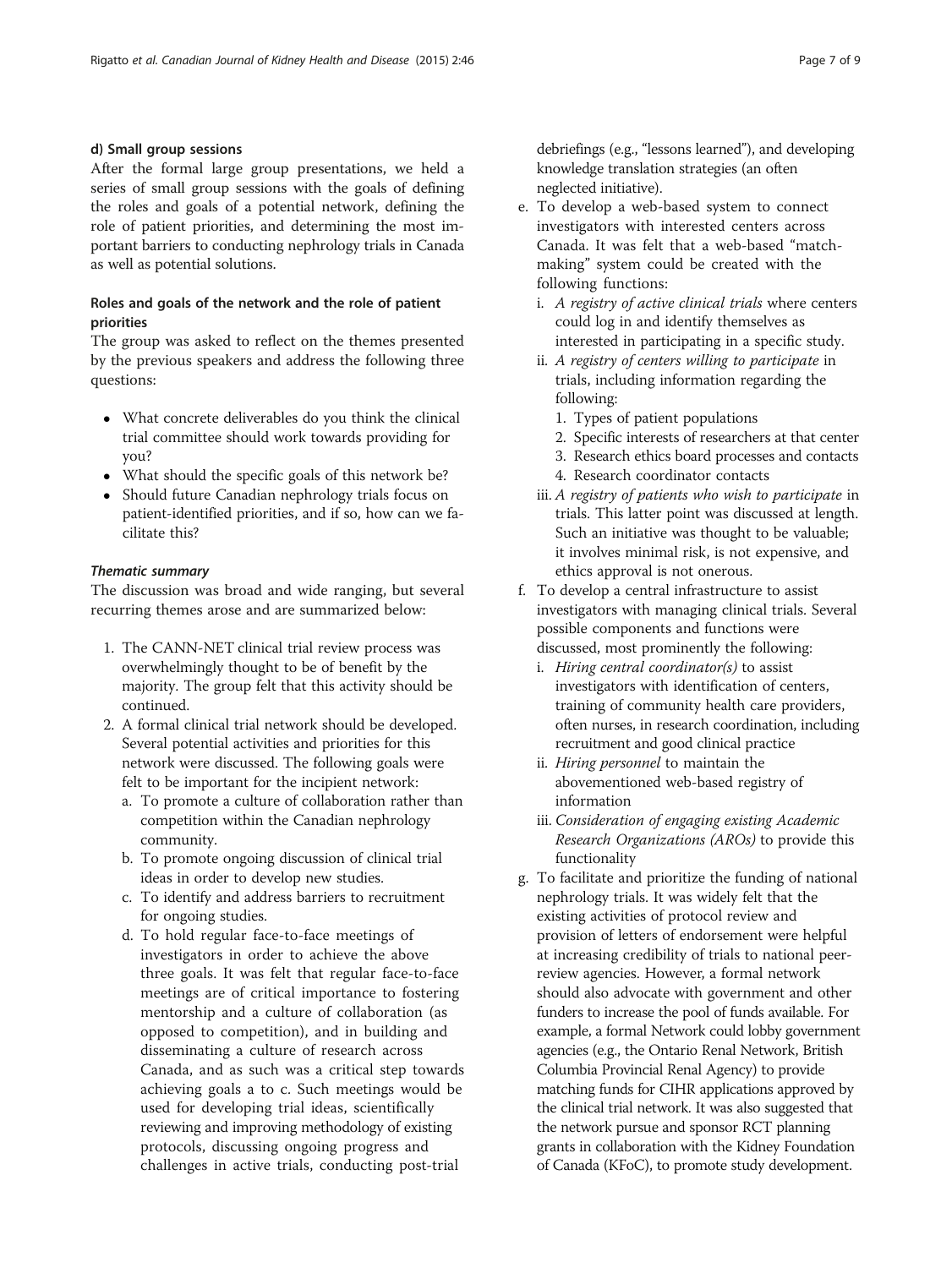In time, through advocacy as well as the conduct of high-quality RCTs in kidney disease, the network would develop a recognized brand as premier facilitator of high-profile research internationally.

- 3. Patient priorities were discussed. There was a general agreement that patient priorities should be valued and facilitated in Canadian trial research, and that an optimal balance between investigator-driven priorities and patient priorities should be pursued, as these two viewpoints were both necessary and complementary.
- 4. Patient engagement in research. It was suggested that the process of patient engagement should not be limited to priority-setting exercises and participation in specific trials. Developing a patient-driven culture of research, as exists in other specialties, e.g., oncology, where patients actively seek involvement in RCTs, was suggested as a potential activity. Whether this latter model would work in chronic kidney disease patients who may not perceive their illness as being as severe as oncology patients do is unclear. Currently, advocacy groups such as the Kidney Foundation of Canada are helpful in engaging patients, but patient involvement in research could be further facilitated by the following:
	- a. Involving patients in the CANN-NET Clinical Trials Committee
	- b. Involving patients in meetings planning study protocols, expecting that their input would be particularly important in areas including what study outcomes should be included
	- c. Advertising ongoing trials directly to patients through bulletin boards, websites, and posters rather than waiting for investigators and coordinators to approach them
	- d. Developing specific initiatives to fund trials addressing patient-identified research priorities
	- e. Allowing patients to directly join the registry described above
- 5. Exploiting synergies with the KFoC. Mr. Wim Wolfs, National Director of Research for the KFoC, and Mr. Paul Shay, National Executive Director of the KFoC, suggested that several synergies might be exploited between KFoC and the network. For example, the KFoC has an existing social media network that could be used to improve communication with stakeholders and increase the profile of the network. Private discussion forums could be set up for investigators and CANN-NET groups. Clinical trials could be listed on the website. E-news letters for advertising trials to patients and aiding recruitment could be employed. The KFoC could also fund RCT planning grants and other initiatives supporting trials developed by the network.

# Barriers and potential solutions to conducting nephrology trials in Canada

To facilitate discussion of this topic, small groups were given a hypothetical request to participate in a clinical trial (see Additional file 1 for questions posed) and were asked to reflect on specific barriers and potential solutions to participating in that clinical trial. The groups were asked to approach the problem from two viewpoints: that of a participating center, and that of a principal investigator soliciting participation. The identified barriers and solutions were then shared and discussed with the group. Several recurrent themes emerged from this discussion and are summarized in Table [1.](#page-2-0)

# Final recommendations

Based on the themes elicited at the meeting, the following action items were endorsed by the CANN-NET Clinical Trials Committee:

- 1. The committee will proceed with the formation of a Canadian clinical trial network, planning twiceyearly meetings of network participants to be held initially in conjunction with national or international society meetings.
- 2. The committee will engage with the Kidney Foundation of Canada and other agencies as needed to develop online networking tools as described.
- 3. The committee will engage with the Kidney Foundation of Canada to launch a new funding competition for meeting and planning grants with the intent of providing financial support for meetings that will enable the conduct of prospective research (i.e., randomized controlled trials or prospective cohort studies).
- 4. The committee will further consider ways in which a core RCT infrastructure might be funded and maintained.
- 5. The committee will advocate for a more patient-centered approach to nephrology research by supporting studies that include patient- and/or caregiver-identified priorities.

# Additional file

[Additional file 1:](dx.doi.org/10.1186/s40697-015-0080-7) Agenda and list of questions discussed.

### Competing interests

CR has received funding from Takeda. CMC has received consultation, advisory board membership, or research funding from Pfizer, Leo Pharma, Astellas, Janssen, Amgen, Boehringer-Ingelheim, and Baxter. FM has received research funding from Takeda, Pfizer, Leo Pharma, and Amgen. BJM has received investigator-initiated research funding from Baxter. RSS has received a peer-reviewed research grant from Baxter.